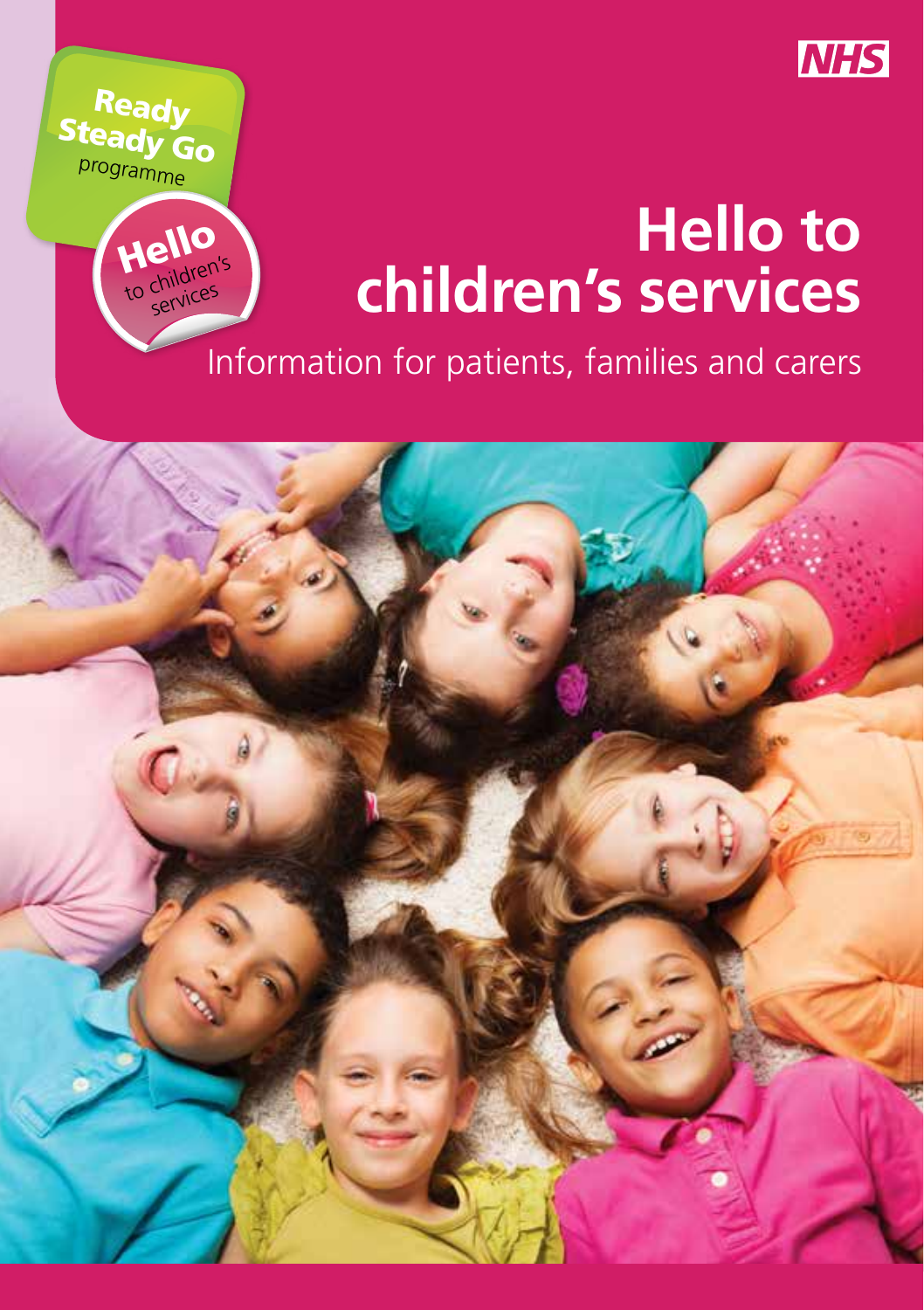**We understand that learning that your child has a long-term condition can cause anxiety and be overwhelming.** 

**We have developed the 'Hello to children's services' programme to help support parents and carers who have a child diagnosed with a longterm condition.**

#### **Who is it for?**

You, if your child has been diagnosed with a long-term condition.

#### **What is it?**

A programme to help you gain knowledge and skills to manage your child's condition.

#### **Why?**

So you have the knowledge and confidence to manage your child's condition and are supported through the process.

#### **How?**

Your child's team will help you:

- **manage** your child's condition
- **learn about** their treatment
- **gain the confidence** to ask questions and be involved in decisions about their care
- know when to get help and **who to contact** in an emergency
- **stay informed** about any support networks available.

Talk to your team about how you feel and any questions or concerns you might have. Information about the programme can be found at **http://www.uhs.nhs.uk/OurServices/Childhealth/ TransitiontoadultcareReadySteadyGo/Hello-to-childrens-services.aspx**

# Ask 3 Questions

**There may be choices to make about your healthcare.** 

Make sure you get the answers to these three questions:<sup>\*</sup>

### **What are my** choices?

**How do I get support to cand bad about help me make a decision**  $\qquad$  **each choice? that is** right for me**?**

**What is** good **and** bad **about** 



Your healthcare team needs you to tell them what is important to you. **It's about shared decision making.** 



\*Ask 3 Questions has been adapted with kind permission from the MAGIC programme, supported by the Health Foundation. Questions is based on Shepherd HL, et al. Three questions that parents can ask to improve the quality of information physicians give about treatment options: A cross-over trial. Patient education and Counselling, 2011;84: 379-85